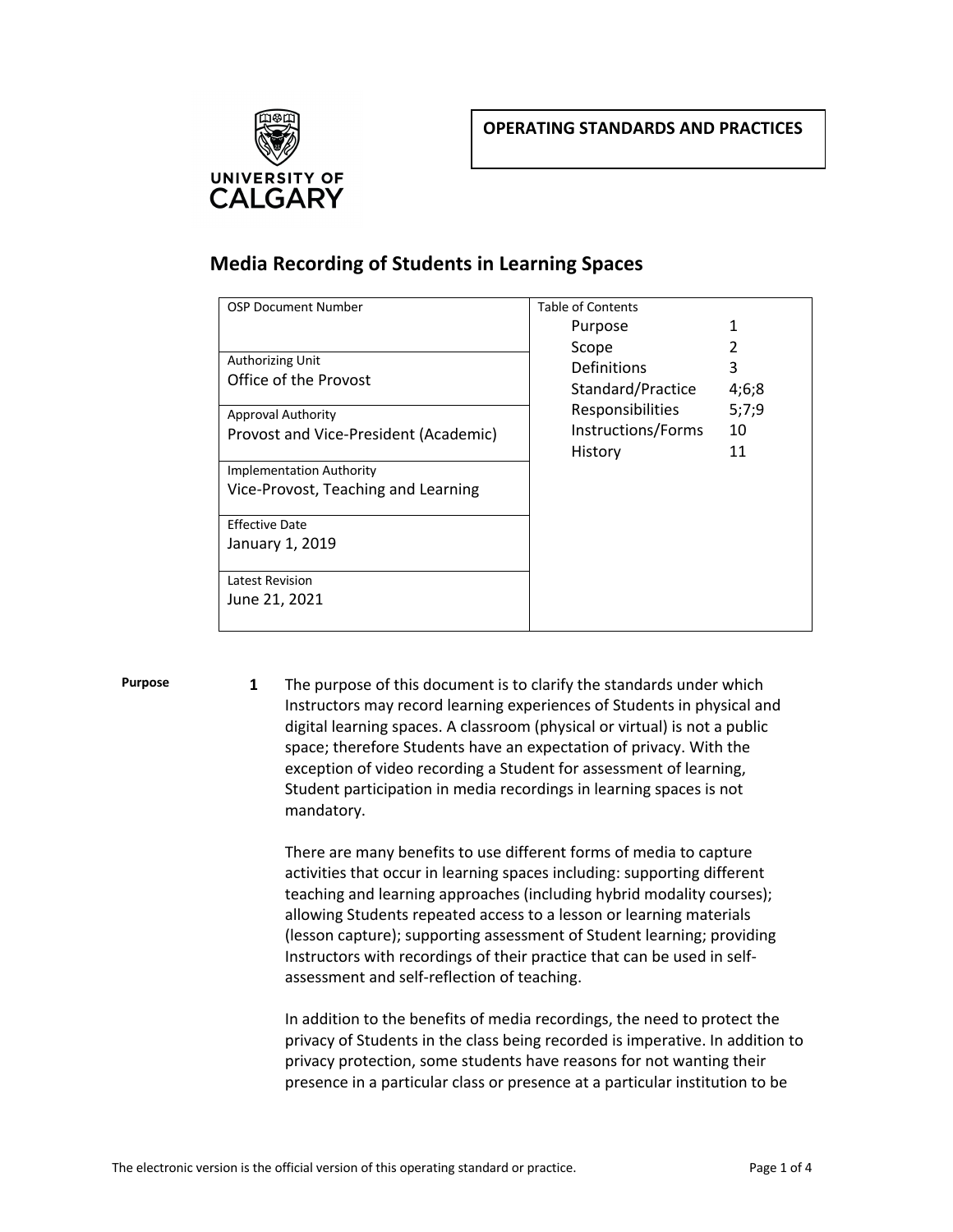|             |              | recorded. Recordings without their knowledge and consent could put<br>these students at risk by insufficient privacy protection.                                                                                                                                                                                                                                                      |
|-------------|--------------|---------------------------------------------------------------------------------------------------------------------------------------------------------------------------------------------------------------------------------------------------------------------------------------------------------------------------------------------------------------------------------------|
| Scope       | $\mathbf{2}$ | This document applies to any Instructor planning to record experiences in<br>a learning space. Three types of media recording are addressed:                                                                                                                                                                                                                                          |
|             |              | a) Media recording for lesson capture<br>b) Media recording for assessment of Student learning<br>Media recording for self-assessment of teaching<br>c)                                                                                                                                                                                                                               |
|             |              | Media recording may occur in a learning space for research purposes,<br>which this standard does not cover. For guidance on media recordings in<br>learning spaces for research purposes, refer to the TCPS 2 guidelines.<br>Student participation in research is not mandatory; therefore, students<br>must provide consent in advance of media recordings for research<br>purposes. |
|             |              | For any media recording of a guest or visitor in a learning environment<br>(i.e. a guest lecturer) the guest should provide consent to be recorded for<br>learning purposes, and be provided with the following information: where<br>the content will be posted and for how long it will be stored.                                                                                  |
|             |              | This operating standard does not conflict or overlap with the University's<br>Video Surveillance Policy.                                                                                                                                                                                                                                                                              |
|             |              | This operating standard does not address recordings made by Students;<br>Please refer to the University Calendar on Recording of Lectures.                                                                                                                                                                                                                                            |
|             |              | This operating standard does not address instances where<br>communications media organizations such as newspapers, magazines, TV,<br>and radio record in learning spaces.                                                                                                                                                                                                             |
| Definitions | 3            | In this document                                                                                                                                                                                                                                                                                                                                                                      |
|             |              | "Instructor" means the Academic Staff Member, Appointee,<br>a)<br>graduate teaching assistant or other individual that is on record as<br>the individual teaching a course or teaching a section of a course,<br>or the Academic Staff Member serving as the supervisor or co-<br>supervisor of a graduate Student.                                                                   |
|             |              | "Student" means an individual registered in a University course or<br>b)<br>program of study.                                                                                                                                                                                                                                                                                         |
|             |              | "University" means the University of Calgary.<br>C)                                                                                                                                                                                                                                                                                                                                   |
|             |              | "Madia Becarding" refers to video pudio er photographic canture                                                                                                                                                                                                                                                                                                                       |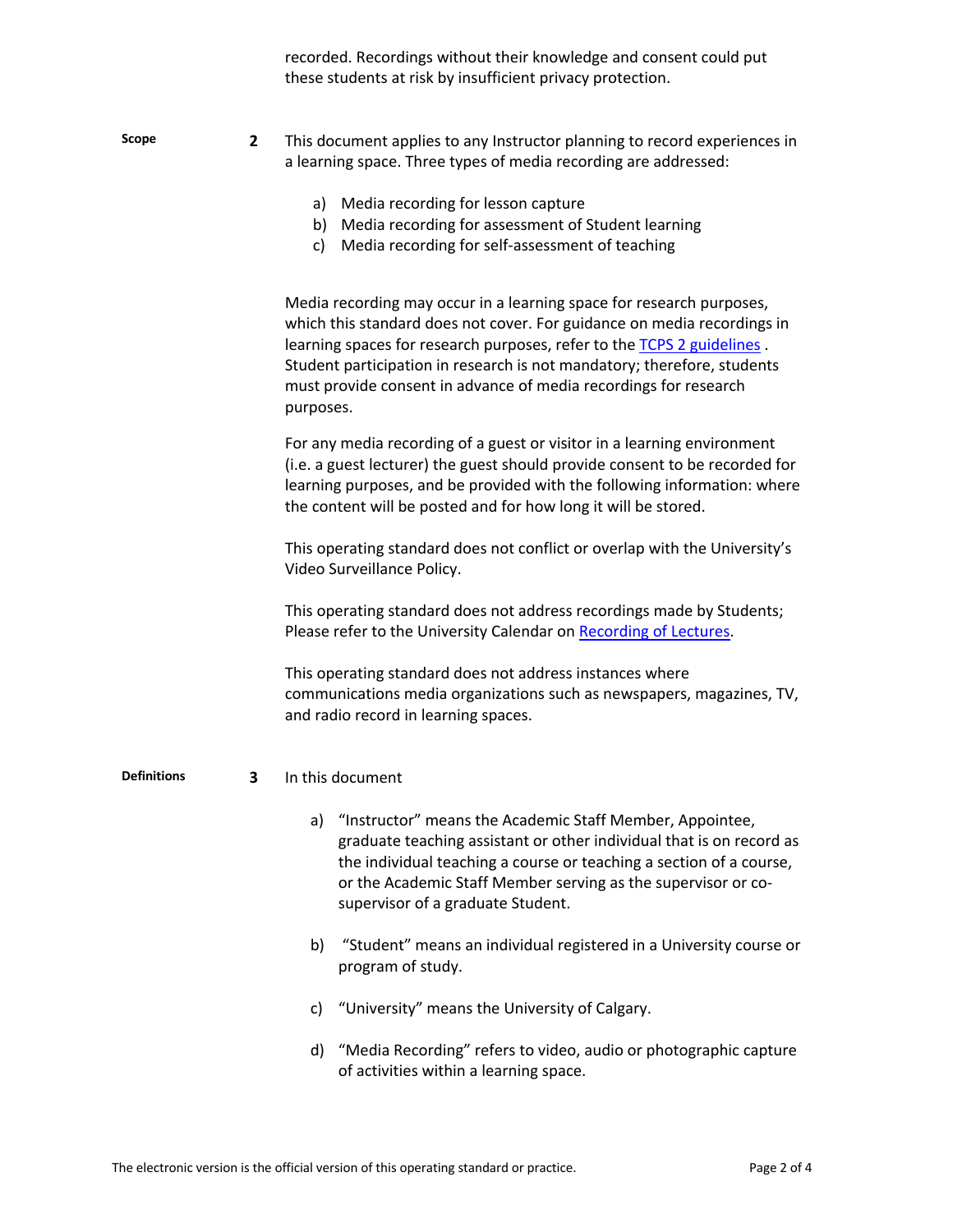|                          |   | e) "Learning Space" refers to the physical or digital spaces in which<br>course activity takes place including, but not limited to,<br>classrooms, online/virtual, field, lab and clinical spaces.                                                                                                                                                                                                                                                                                                                                                                                                                                                                                                                                                       |
|--------------------------|---|----------------------------------------------------------------------------------------------------------------------------------------------------------------------------------------------------------------------------------------------------------------------------------------------------------------------------------------------------------------------------------------------------------------------------------------------------------------------------------------------------------------------------------------------------------------------------------------------------------------------------------------------------------------------------------------------------------------------------------------------------------|
| <b>Standard/Practice</b> | 4 | 4.1 Media Recording for Lesson Capture: Media recording of an<br>Instructor delivering a lesson does not require explicit Student<br>consent, however advance notice must be provided to Students when<br>media recording will occur in a learning space, in the event a Student's<br>image or voice is captured.                                                                                                                                                                                                                                                                                                                                                                                                                                        |
|                          |   | 4.2 Whenever possible, notice should be given in the course outline.<br>Notification can also be given through an email to Students and/or<br>verbally before media recording is taking place.                                                                                                                                                                                                                                                                                                                                                                                                                                                                                                                                                           |
|                          |   | 4.3 The notice to Students must include the following information:<br>students are responsible for turning off their camera and/or<br>a)<br>microphone if they do not wish to be recorded;<br>b) the purpose, uses and final disposition of the recording, e.g.<br>"Recordings will be posted on D2L for student use during the term,<br>and will be deleted by the Instructor at the end of term. If parts of<br>the lesson recording are used in subsequent course offerings,<br>student content will be masked or removed.";<br>that recordings will be for lesson capture only, and will not be<br>c)<br>used for any other purpose. If parts of a recording are re-used in<br>other course offerings, student content will be masked or<br>removed. |
| <b>Responsibilities</b>  | 5 | 5.1 The Instructor will:<br>a) give Students notice that there will be lesson capture media<br>recordings occurring;<br>post the media recording to an approved learning platform (e.g:<br>b)<br>D2L) for Student use;<br>securely destroy the recording after the appropriate interval,<br>C)<br>which will depend on subsequent use;<br>If the recording is being used for learning purposes after the<br>d)<br>course is over, any content with students must be edited to mask<br>or remove student images, audio or video.                                                                                                                                                                                                                          |
| <b>Standard/Practice</b> | 6 | 6.1 Media Recording for Assessment of Student Learning: Media<br>recording of Students may take place if the recording is necessary for<br>the formative or summative assessment of learning (note: this does<br>not include using media recordings to invigilate students completing a<br>timed assessment). Consent is not required.<br>a) Whenever possible, notice should be provided to Students in<br>advance of the course start date that certain activities will be<br>recorded for assessment of learning purposes. It is recommended<br>that this information be included in the course outline.<br>Notification can also be given through an email to students in a                                                                          |